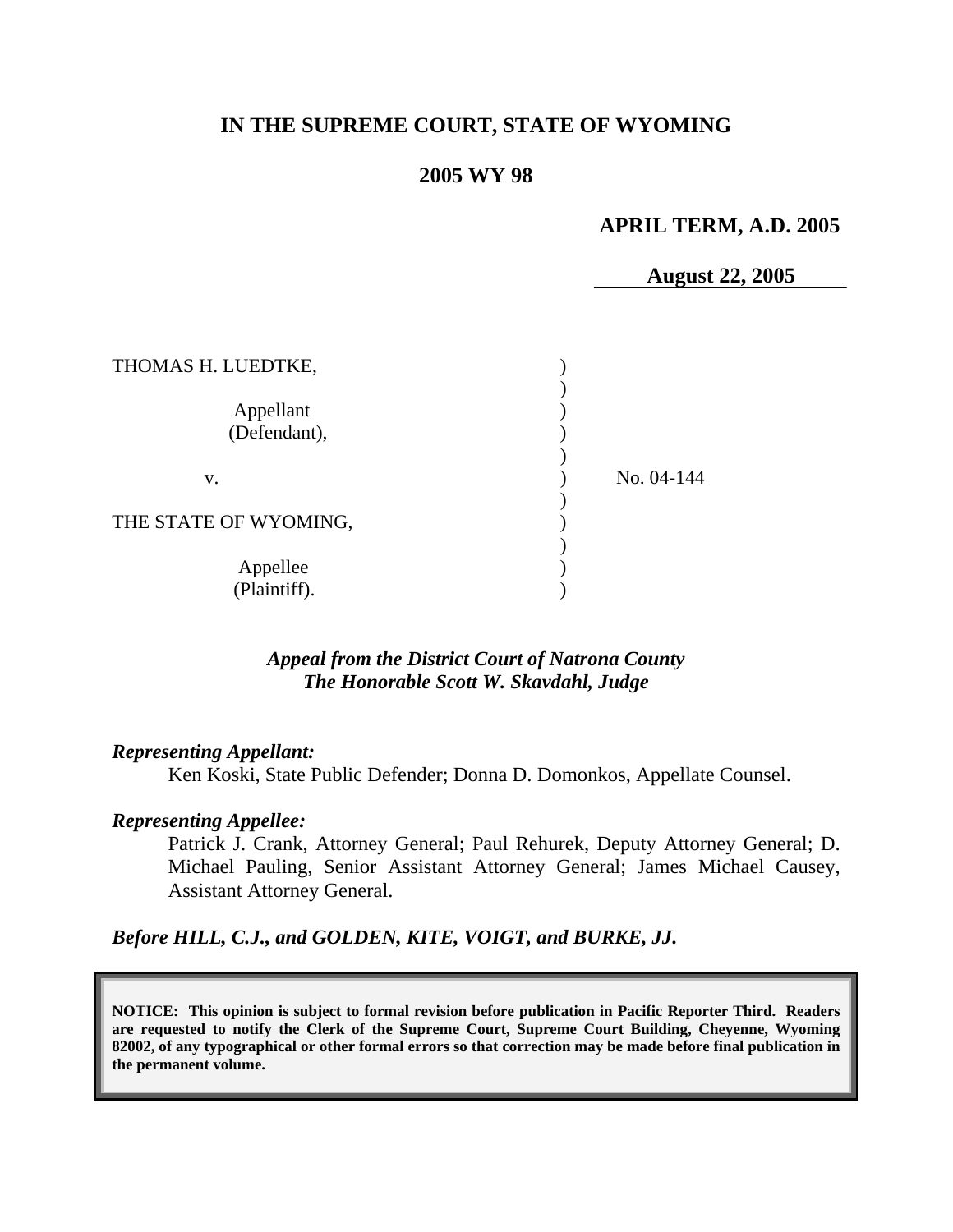## **BURKE, Justice.**

[¶1] Thomas H. Luedtke appeals his felony convictions for forgery and attempting to obtain possession of a controlled substance by prescription fraud. Mr. Luedtke contends that the district court improperly permitted a witness, not on the State's original witness list, to testify and erred when it supplied the jury with a supplemental instruction during deliberations. Mr. Luedtke also challenges the district court's denial of his motion for new trial. We affirm.

#### *ISSUES*

- [¶2] Mr. Luedtke states the issues as follows:
	- 1. Whether the trial court erred in permitting the testimony of Dr. Patrick Murray, pharmacist, depriving appellant his constitutional right to due process and a fair trial.
	- 2. Whether the trial court abused its discretion when it supplied the jury with a supplemental jury instruction while they were deliberating.
	- 3. Whether the trial court erred in denying appellant's motion for new trial.
	- 4. Whether the trial court erred in denying appellant's motion for new trial based on cumulative error.

The State substantially agrees with Mr. Luedtke's statement of the issues.

## *FACTS*

[¶3] On July 12, 2003, Mr. Luedtke developed a migraine headache while at work. He took two doses of Imitrex, but the medication provided no relief. Mr. Luedtke's foreman transported him to the hospital. At the hospital, Mr. Luedtke received a shot of Demerol for pain and Vistaril to prevent nausea. He then rested and was observed for approximately 40 minutes before being released from the hospital. He was given a prescription for 8 pills of Demerol or its generic equivalent, Meperidine.

[¶4] After leaving the hospital, Mr. Luedtke went to a pharmacy. On the way to the pharmacy, he changed the prescription increasing the number of pills from 8 to 18. Mr. Luedtke presented the modified prescription at the pharmacy. He left the pharmacy before the prescription was filled, but told a pharmacy employee that he would return for the prescription.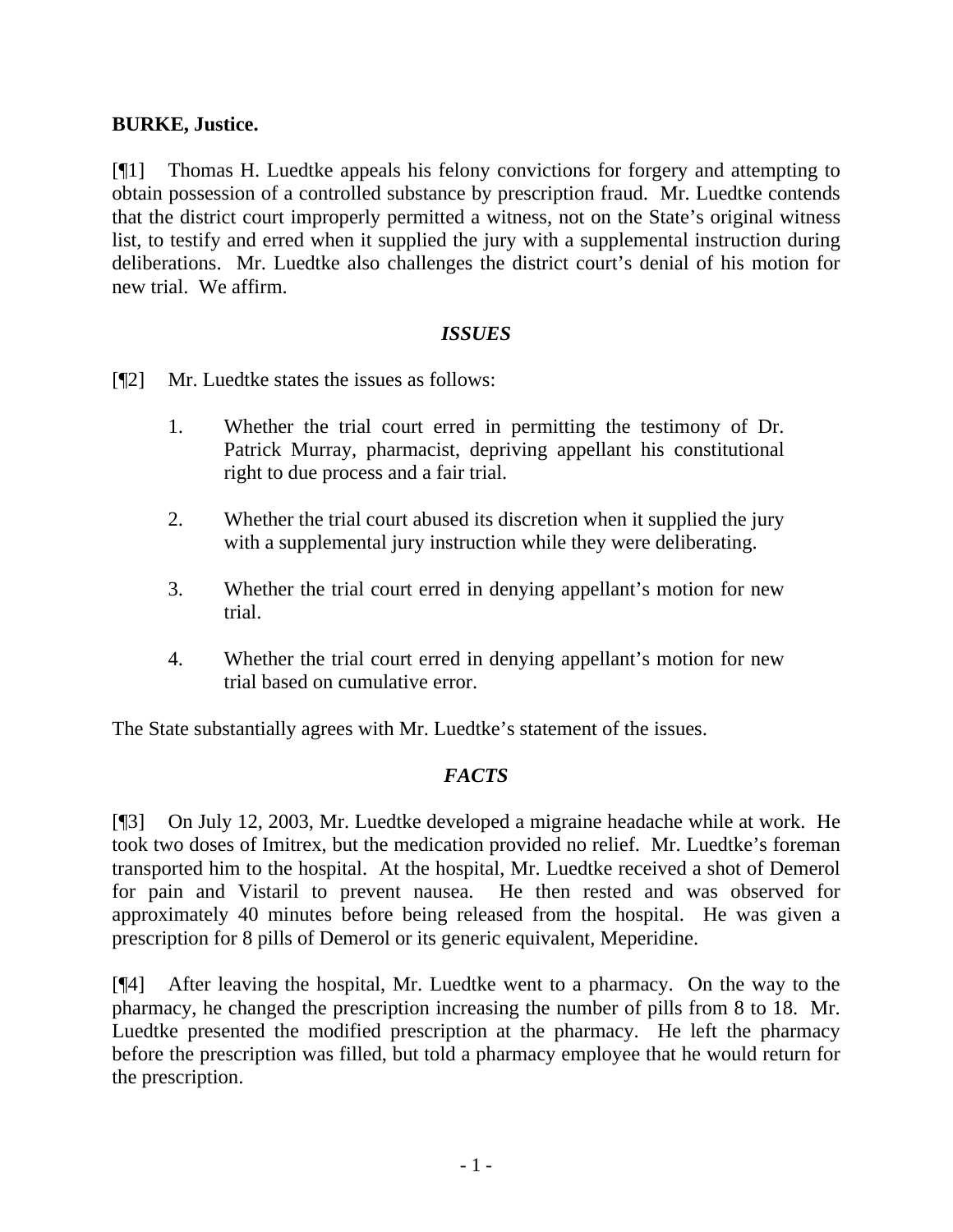[¶5] The prescription tendered by Mr. Luedtke raised concerns at the pharmacy. Dr. Murray, the pharmacist on duty, telephoned the hospital regarding the prescription. Laury Johnson, the physician's assistant who wrote the prescription, confirmed that the prescription was for 8 pills. The police were contacted.

[¶6] Officer Scott Jones of the Casper Police Department investigated. He located Mr. Luedtke and asked Mr. Luedtke to accompany him to the Casper Police Department to discuss the event in more detail. Mr. Luedtke agreed. At the police station, after being advised of his rights and signing a waiver, Mr. Luedtke admitted altering the prescription. He was charged with forgery and prescription fraud.

[¶7] On January 22, 2004, the State filed its original list of anticipated witnesses. The State did not designate Dr. Murray as a potential witness. On January 26, 2004, the morning of trial, the State submitted an amended witness list that included Dr. Murray. According to the State, it did not learn of Dr. Murray until Friday, January 23, 2004, while interviewing one of the other witnesses, Jim Brown, a pharmacy technician. The State called Dr. Murray as its first witness. Mr. Luedtke objected, claiming inadequate notice and surprise. The district court overruled the objection and allowed Dr. Murray to testify.

[¶8] During deliberations, the jury submitted a question to the district court regarding the meaning of the word "defraud." After consulting with counsel, the district court provided the jury with a supplemental instruction over Mr. Luedtke's objection. The district court advised the jury that "'[w]ith intent to defraud' means to act willfully and deliberately and with the specific intent to deceive or cheat."

[¶9] The jury returned a verdict of guilty on both counts. Mr. Luedtke filed a motion for new trial alleging unfair surprise regarding Dr. Murray's testimony and prejudice from the supplemental instruction. The district court denied the motion for new trial and entered its judgment and sentence. This appeal followed.

# *DISCUSSION*

# *A. Admissibility of Dr. Murray's Testimony*

[¶10] Rulings on the admissibility of evidence are within the sound discretion of the trial court. *Urbigkit v. State*, 2003 WY 57, ¶39, 67 P.3d 1207, ¶39 (Wyo. 2003). We will not disturb such rulings absent a clear abuse of discretion. *Id*. An abuse of discretion occurs when it is shown that the trial court reasonably could not have concluded as it did. *Hannon v. State*, 2004 WY 8, ¶13, 84 P.3d 320, ¶13 (Wyo. 2004). We will find an abuse of discretion only when the trial court "acts in a manner which exceeds the bounds of reason under the circumstances." *Hilterbrand v. State*, 930 P.2d 1248, 1250 (Wyo. 1997).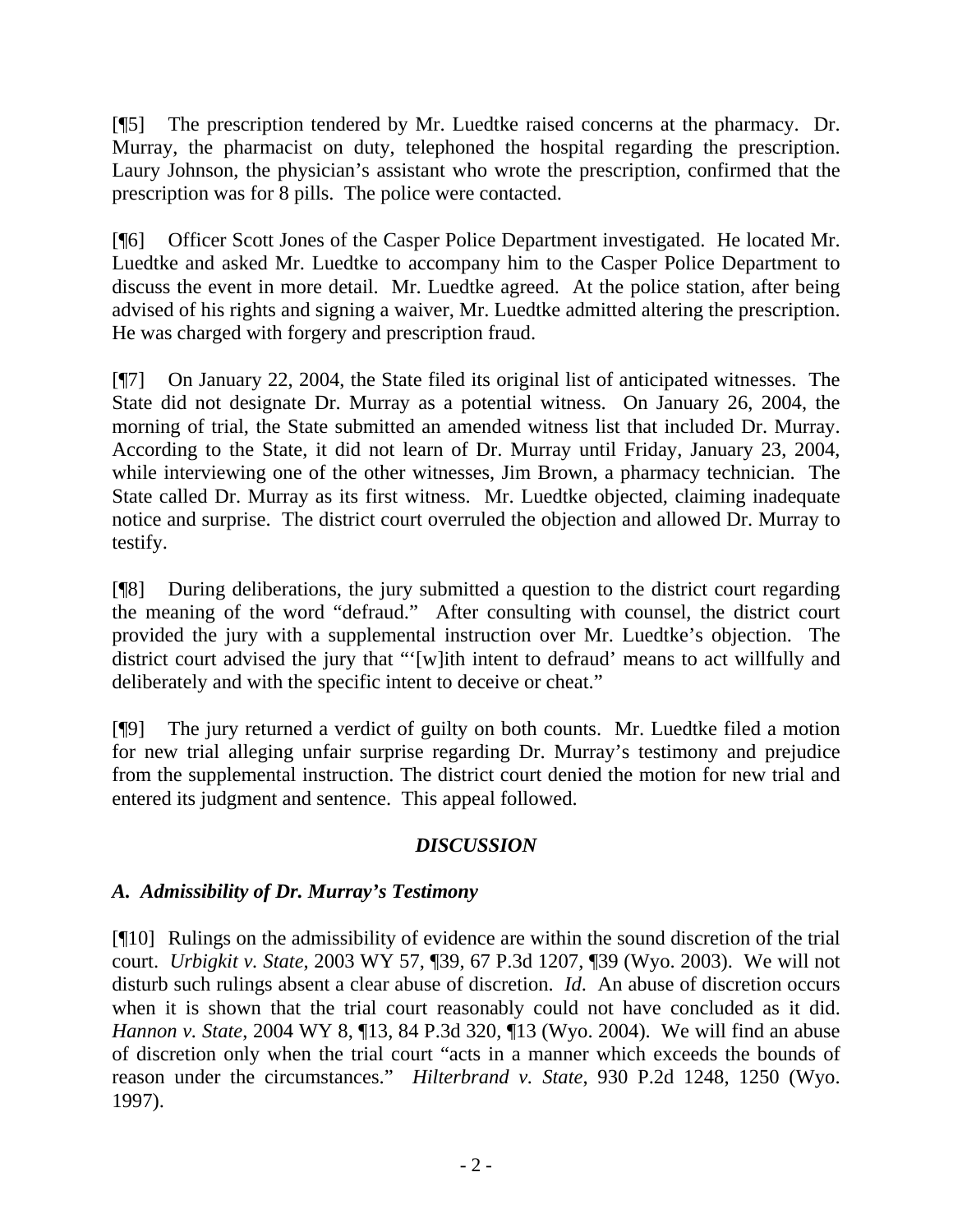[¶11] Mr. Luedtke claims the district court abused its discretion when it allowed Dr. Murray to testify. Mr. Luedtke argues that he was "ambushed" by the State because the State failed to disclose Dr. Murray's identity prior to the morning of trial. He contends that he was prejudiced because he did not have an opportunity to adequately prepare for Dr. Murray's testimony. Mr. Luedtke also asserts that Dr. Murray's "surprise" testimony prejudicially impacted his trial strategy.

[¶12] Mr. Luedtke does not claim that the State failed to comply with any order of the court for designating witnesses. No such order was entered. Additionally, Mr. Luedtke does not direct us to any legal authority which required the State to file a list of witnesses absent a court order requiring witness designation. We also note the original witness list was filed on January 22, 2004 - four days before the scheduled start of the trial. Mr. Luedtke does not claim any prejudice resulting from the timing of the filing of the initial witness list.

[¶13] The State concedes that Dr. Murray was not identified on its initial list. According to the State, Dr. Murray's name was omitted from the initial list because it did not know of the existence of Dr. Murray. In its original list, the State identified Jim Brown as the pharmacist. In the course of trial preparation on Friday, January 23, 2004, the State learned that Mr. Brown was a pharmacy technician. Mr. Brown advised the State that Dr. Murray was the pharmacist on duty at the time Mr. Luedtke presented the prescription. The following business day, Monday, January 26, 2004, the State served Mr. Luedtke with its amended witness list in which it identified Dr. Murray as the pharmacist and changed Mr. Brown's designation to pharmacy technician.

[¶14] Mr. Luedtke received the amended witness list prior to the commencement of trial. He did not request a continuance. The State mentioned Dr. Murray as a potential witness in voir dire and during its opening statement. Mr. Luedtke did not raise any objection. On at least two occasions prior to the State calling its first witness, the court asked counsel if there were any additional issues that the court needed to address. Mr. Luedtke made no mention of any issues relating to Dr. Murray.

[¶15] Mr. Luedtke waited until Dr. Murray was called as the State's first witness to bring the matter to the court's attention. When Dr. Murray was called as a witness, the following exchange occurred:

> [PROSECUTOR]: Thank you, Your Honor. The State of Wyoming would first call Mr. [sic] Patrick Murray.

> > \* \* \*

[DEFENSE COUNSEL]: Your Honor, before this witness testifies --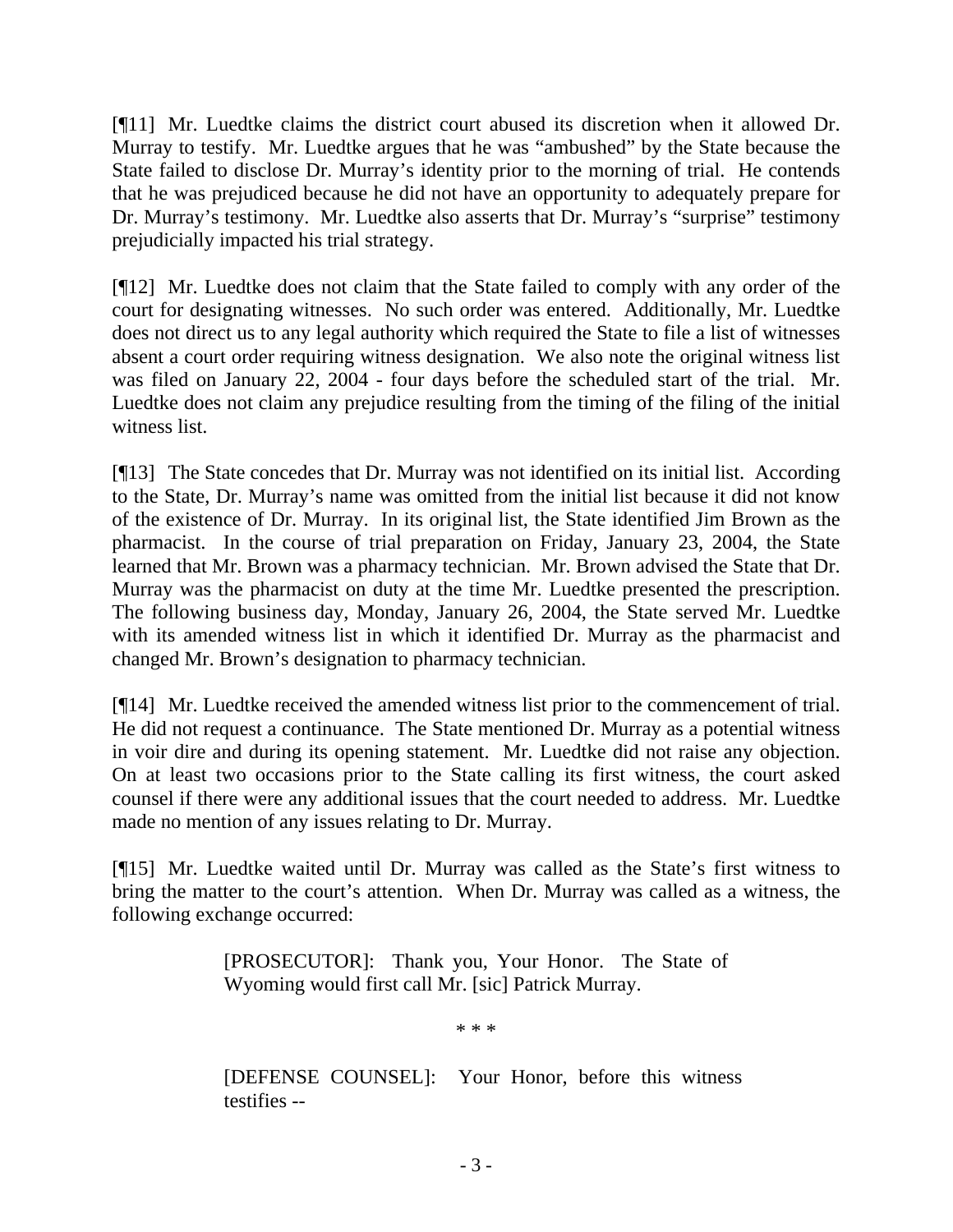THE COURT: One moment, Counsel.

(The following proceedings were held at the bench between the Court and counsel, out of the hearing of the jury:)

[DEFENSE COUNSEL]: Your Honor, as the Court notes, I was advised of this witness this morning just prior to jury selection.So I would object to this witness as I haven't had any time to prepare. I haven't had any statements from this witness, and I don't know what this witness would testify about. So I object.

THE COURT: All right. Are there any statements that witnesses have given to the State?

[PROSECUTOR]: No.

THE COURT: All right. I'll overrule the objection.

[PROSECUTOR]: Other than I've interviewed him in preparation for his testimony. But as far as testimony being given to law enforcement, no.

THE COURT: All right. Okay. There's [sic] no statements given to the law enforcement?

[PROSECUTOR]: No, there are none from any of the witnesses except for Officer Jones.

THE COURT: All right. I will overrule the objection.

[¶16] Mr. Luedtke does not claim that the State was aware that Dr. Murray was a potential witness prior to January 23, 2004. The thrust of Mr. Luedtke's claim of "ambush" is that the State should have disclosed its intent to call Dr. Murray on Friday or Saturday rather than Monday. Mr. Luedtke attempts to bolster his claim of prejudice by asserting that Dr. Murray's testimony was critical to the State's case.

[¶17] The legal proceeding against Mr. Luedtke was initiated on July 30, 2003. In his Affidavit Supporting Complaint filed on that date, Officer Jones identified the prescription at issue, the pharmacy (Bi-Rite Drug) and the physician's assistant who issued the prescription. The affidavit mistakenly identified Mr. Brown as the "Bi-Rite Pharmacist<sup>"</sup>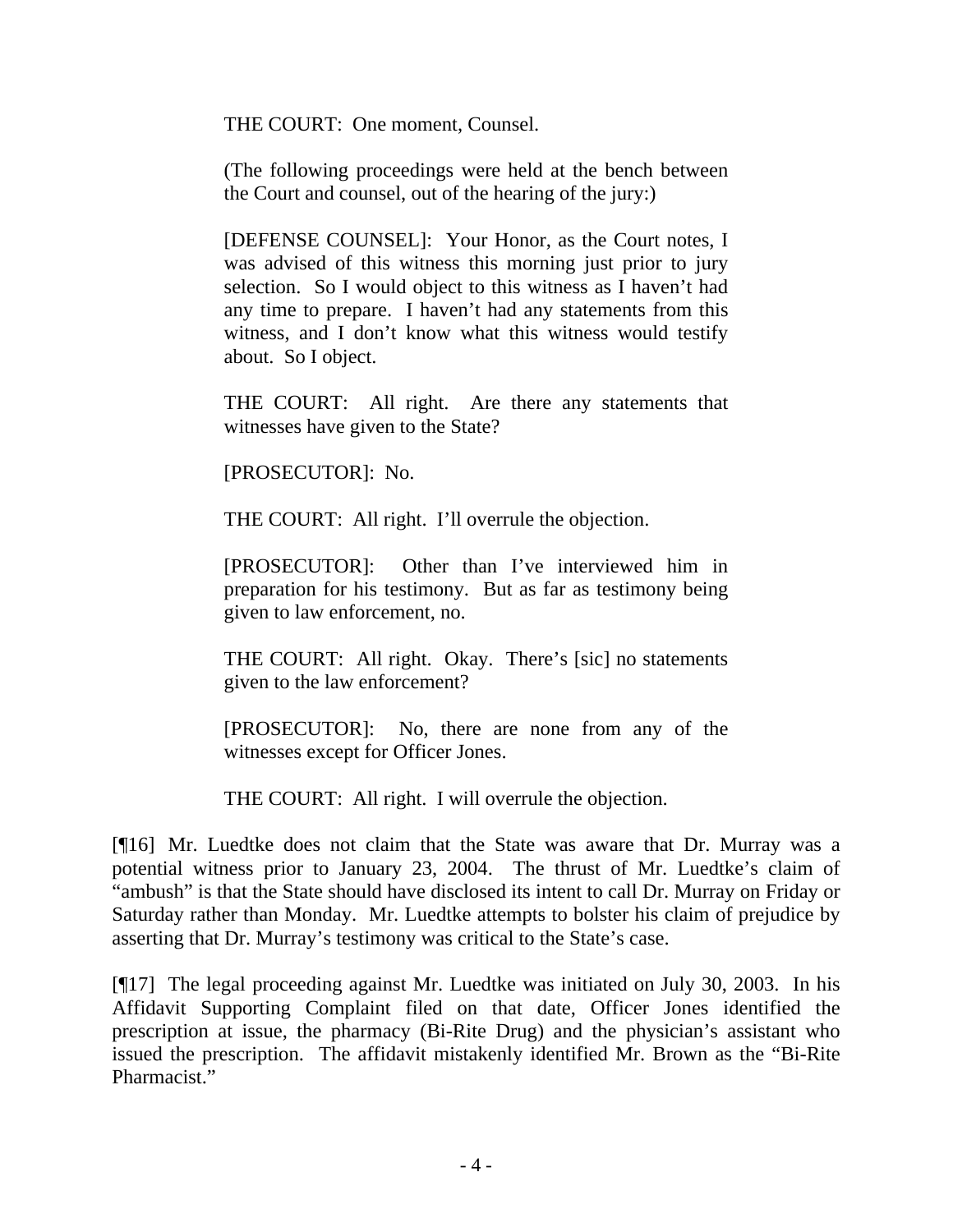[¶18] In its original witness list, the State identified Mr. Brown as a potential witness. The designation stated:

> 3. Jim Brown, Pharmacist, formally employed by Bi-Rite Drug. Such witness may offer testimony as an expert witness, and would testify that the prescribed medication, Meperidine, is a Schedule II controlled substance.

[¶19] On January 23, 2004, while interviewing Mr. Brown, the State learned that he was not the pharmacist on duty at the time of the incident. Mr. Brown advised the State that he was a pharmacy technician and identified Dr. Murray as the pharmacist. On the next business day, the State served defense counsel with its amended witness list.

[¶20] We have previously recognized the general rule that the State cannot intentionally withhold the identity of a witness from the defense. *Jackson v. State,* 522 P.2d 1286, 1288 (Wyo. 1974). We have also indicated that it is improper for the prosecution to "engage in gamesmanship in discovery matters." *Emerson v. State,* 988 P.2d 518, 525 (Wyo. 1999).

[¶21] In *Emerson,* appellant filed a motion for discovery which requested the opportunity to inspect a padlock alleged to have been cut in the course of a burglary. A discovery order was entered allowing inspection. The prosecution did not produce the padlock until three days prior to trial. Appellant immediately moved for a continuance based upon the State's delay in producing the evidence for inspection. The district court denied the motion. We affirmed the decision denying the continuance stating:

> In this case, there is no evidence that the government purposely ambushed the defense when it produced the padlock only days before trial. Therefore, the district court did not abuse its discretion in denying the defense motion that this evidence be suppressed.

> Moreover, Appellant has not shown that he was materially prejudiced because he was not able to examine the padlock earlier. Appellant does not now identify--nor did he identify at trial or in his motion for a new trial--who the witness might be who would allegedly testify that the condition of the lock is material. Thus, Appellant's argument is founded on speculation that such a witness may exist. This is insufficient to show that he was materially prejudiced by the fact that the lock was not produced until the Friday before trial.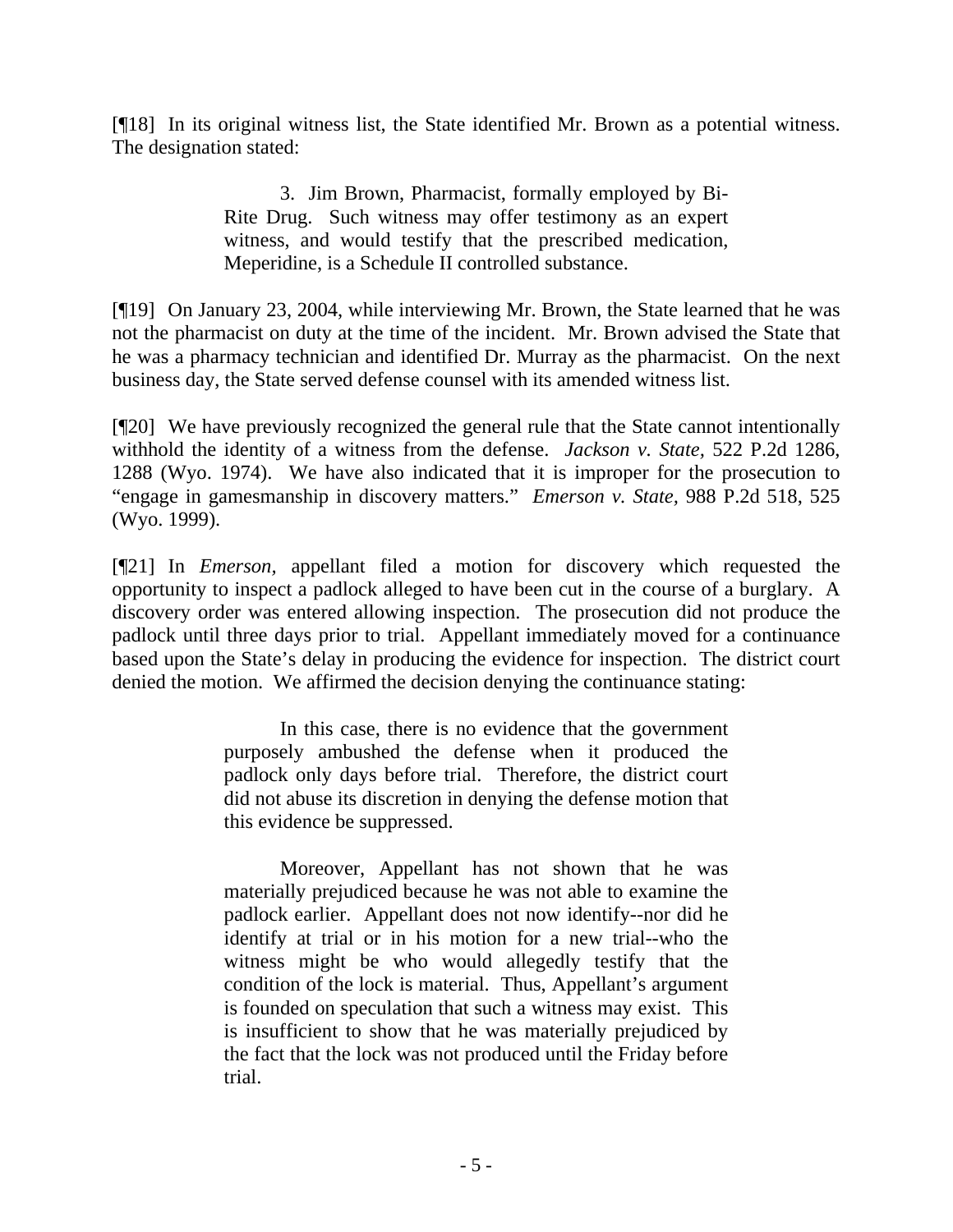*Emerson,* 988 P.2d at 525.

[¶22] In this case, as in *Emerson,* there is no evidence that the State "purposely ambushed" Mr. Luedtke. In *Emerson*, months passed between the discovery request, the order of production and the production of the padlock by the State. In this case, the delay is one weekend.

[¶23] The lack of prejudice to Mr. Luedtke becomes apparent when the testimony of Dr. Murray is placed in proper context. Mr. Luedtke contends that Dr. Murray's statements amounted to key testimony because Dr. Murray was the only eyewitness who could place Mr. Luedtke at the pharmacy, describe his demeanor, and testify about whether Mr. Luedtke decided to cancel the filling of the prescription. Our review of the record does not support Mr. Luedtke's contentions.

[¶24] Dr. Murray testified that he saw Mr. Luedtke drop off the prescription at the pharmacy:

> DR. MURRAY: He dropped a prescription off, I do believe, to Jim Brown. Jim Brown picked it up. I saw him drop it off to Jim and bring it back to me to fill it.

However, Dr. Murray was not the only witness who placed Mr. Luedtke at the pharmacy. During his trial testimony, Mr. Luedtke admitted that he presented the prescription to the pharmacy:

> [DEFENSE COUNSEL]: So you handed the prescription to Bi-Rite?

MR. LUEDTKE: Uh-huh.

Officer Jones also placed Mr. Luedtke at the pharmacy by testifying regarding admissions made by Mr. Luedtke:

> OFFICER JONES: Once he got to Bi-Rite he told me he had gone to the counter, given the person at the counter the prescription and wanting [sic] the prescription to be filled.

[¶25] Mr. Luedtke also claims that Dr. Murray was the only witness to testify regarding his demeanor. Dr. Murray testified that Mr. Luedtke was "moving around fine" and that he didn't observe any type of impairment in his speech or movement. In addition to Dr.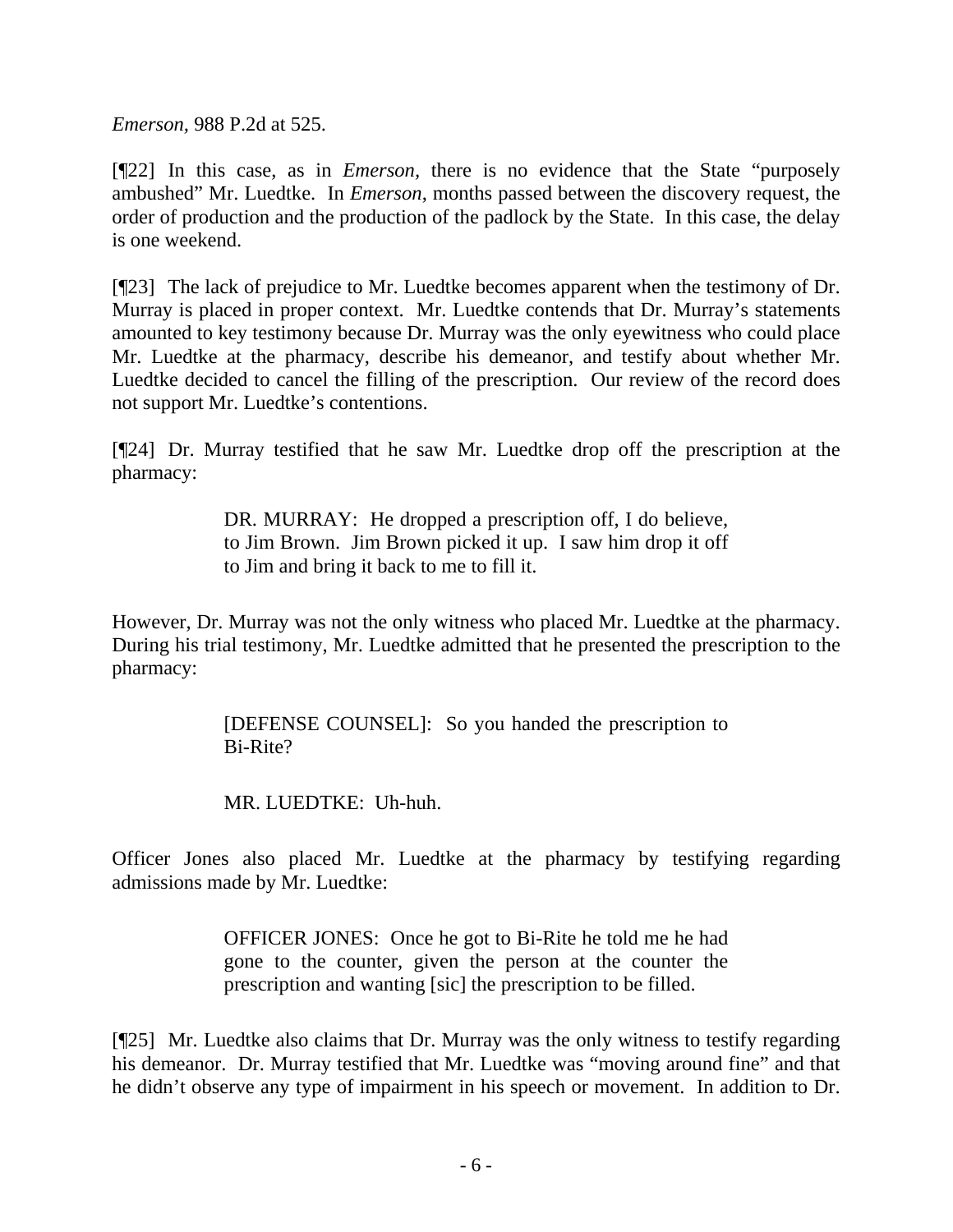Murray's testimony, two other witnesses testified as to their observations of Mr. Luedtke. Ms. Johnson testified that Mr. Luedtke was not deficient in his mental status before he left the hospital. She testified that Mr. Luedtke was not impaired, walked with a normal gait, and his speech was not slurred. Ms. Johnson testified that she would not have let Mr. Luedtke leave the hospital if he was "loopy" at all. Officer Jones also provided testimony that Mr. Luedtke exhibited no signs of impairment while he was observing Mr. Luedtke.

[¶26] Lastly, Mr. Luedtke claims that Dr. Murray was the only witness to testify regarding Mr. Luedtke's intention to cancel the prescription. Once again, however, Mr. Luedtke fails to recognize the existence and significance of his own testimony. Mr. Luedtke admitted that he told the pharmacist that he would return for the prescription:

> MR. LUEDTKE: [T]he pharmacist came out and hollered at me and said, hey, are you going to come back and get this. And I said yes, I am, or probably something to that effect. . . . I remember them hollering at me. I just didn't want to - - at that point I pretty much decided I wasn't going to come back and get it because I would probably get in trouble if I did. And I just didn't want him to be mad at me, I guess. I don't know what I was thinking but I said, yeah, I'll be back.

[¶27] Based upon the foregoing, we find no abuse of discretion by the district court in allowing Dr. Murray to testify. Additionally, we note that Mr. Luedtke's failure to request a continuance provides further justification to reject Mr. Luedtke's assertion of error relating to the testimony of Dr. Murray. *Meek v. State,* 2002 WY 1, ¶19, 37 P.3d 1279, ¶19 (Wyo. 2002).

## *B. Supplemental Jury Instruction*

[¶28] Mr. Luedtke challenges the district court's decision to provide the jury with a supplemental jury instruction. We afford the trial court significant deference when reviewing claims of error involving jury instructions. *Lapp v. State,* 2004 WY 142, ¶7, 100 P.3d 862, ¶7 (Wyo. 2004).We have previously noted:

> A trial court is given wide latitude in instructing the jury and, as long as the instructions correctly state the law and the entire charge covers the relevant issue, reversible error will not be found. Instructions must be considered as a whole, and individual instructions, or parts of them, should not be singled out and considered in isolation. *Black v. State*, 2002 WY 72, ¶5, 46 P.3d 298, ¶5 (Wyo. 2002) (citing *Ogden*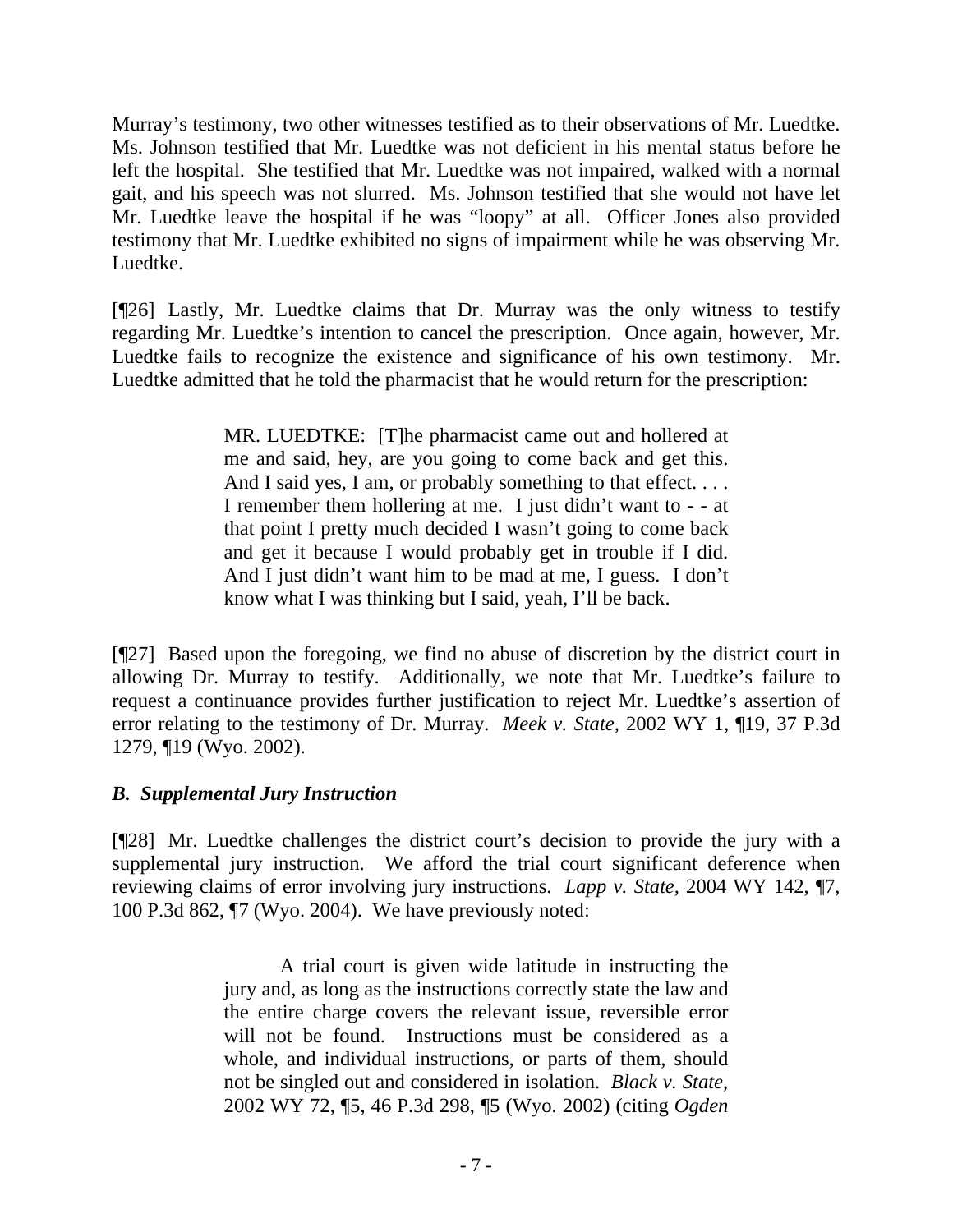*v. State*, 2001 WY 109, ¶8, 34 P.3d 271, ¶8 (Wyo. 2001); *Coburn v. State*, 2001 WY 30, ¶9, 20 P.3d 518, ¶9 (Wyo. 2001); *Merchant v. State*, 4 P.3d 184, 190 (Wyo. 2000)). Prejudice will be determined to exist only where an appellant demonstrates that the instruction given confused or misled the jury with respect to the proper principles of law. *Black v. State*, at ¶16 (citing *Lane v. State*, 12 P.3d 1057, 1061 (Wyo. 2000); *Wilson v. State*, 14 P.3d 912, 916 (Wyo. 2000)).

*Giles v. State*, 2004 WY 101, ¶14, 96 P.3d 1027, ¶14 (Wyo. 2004).

[¶29] During its deliberations, the jury sent a note to the district court which stated, "[w]ith regard to instruction no. 11, what is a legal description of defraud with regard to item no. 4 as it applies to this case?"<sup>[1](#page-8-0)</sup> After conferring with counsel and noting defense

The elements of the crime of Forgery, as charged in Count I of this case, may be proved in one or both of two ways:

Under Theory One, such elements are:

- 1. On or about the  $12<sup>th</sup>$  day of July, 2003;
- 2. In Natrona County, Wyoming;
- 3. The Defendant, Thomas H. Luedtke;
- 4. With intent to defraud;
- 5. Altered the writing of another, to-wit: a prescription issued by Laury Johnson, P.A.;
- 6. Without authority.

#### OR

Under Theory Two, such elements are:

- 1. On or about the  $12<sup>th</sup>$  day of July, 2003;
- 2. In Natrona County, Wyoming;
- 3. The Defendant, Thomas H. Luedtke;
- 4. With intent to defraud;
- 5. Uttered any writing;
- 6. Which the defendant knew to have been altered without authority.

If you find from your consideration of all the evidence that each of the elements of either theory has proved beyond a reasonable doubt, then you should find the defendant guilty under such theory.

If, on the other hand, you find from your consideration of all the evidence that any of these elements has not been proved beyond a reasonable doubt, then you should find the defendant not guilty.

<span id="page-8-0"></span><sup>&</sup>lt;sup>1</sup> Jury instruction 11 stated: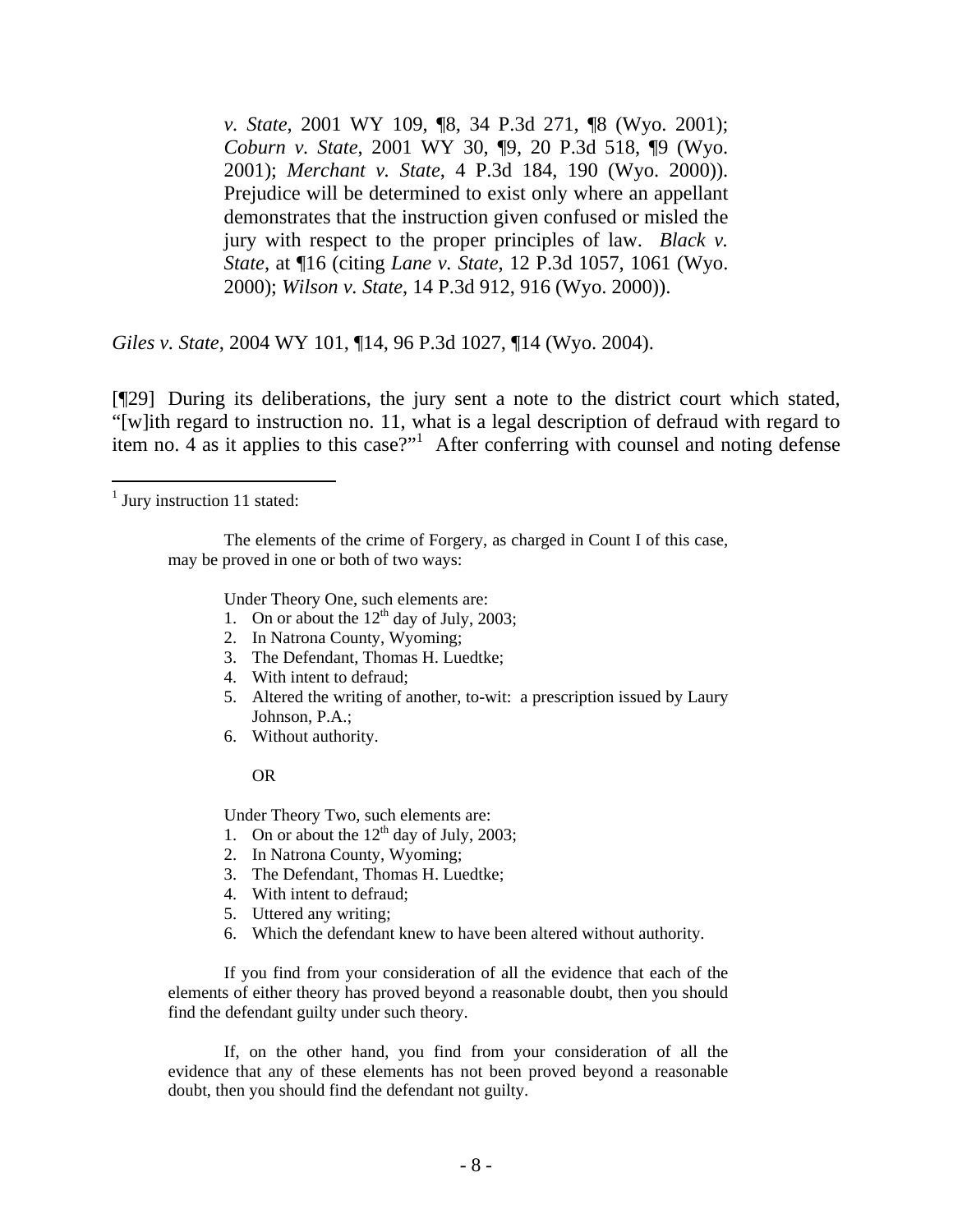counsel's objections, the district court provided a response to the jury in the form of supplemental instruction 21 which stated, "'[w]ith intent to defraud' means to act willfully and deliberately and with the specific intent to deceive or cheat." The instruction was read to the jury in open court and the jury was provided a written copy of the instruction. The district court advised the jury:

> In response to your question, the Court has prepared a supplemental jury instruction. I'd ask the bailiff to distribute that. The supplemental jury instruction provides as follows: With intent to defraud means to act willfully and deliberately and [sic] the specific intent to deceive or cheat.

> That is what I can give you in response to your question. And I would ask you to review that as well as all other jury instructions and recall that you not put undue emphasis on any one particular instruction, that you need to review them . . . and consider all those instructions together as a whole.

[¶30] Mr. Luedtke alleges that the supplemental instruction confused the jury. He relies upon our holding in *Lapp* to support his contention. His reliance is misplaced.

[¶31] In *Lapp*, the defendant asserted that the district court committed plain error when it failed to provide a definition instruction of "intent to defraud." We affirmed the conviction and held that the district court did not abuse its discretion by failing to provide the challenged jury instruction. We stated:

> In the context of the instructions as a whole, we conclude the term "intent to defraud" does not have a technical meaning so different from its ordinary meaning as to require an instruction defining it. Particularly in the context of the evidence presented here, the words "intent" and "defraud" are self-explanatory. Even if they were not, the instructions given, considered together, adequately informed the jurors what they needed to find to support a guilty verdict. We conclude no violation of a clear and unequivocal rule of law was committed, and there was no plain error.

*Lapp*, ¶16.

[¶32] Mr. Luedtke urges us to extend this holding in *Lapp* to a finding of error in this case. We decline to do so. In *Lapp,* we also recognized that it is not error to provide a definition instruction in an appropriate case. *Lapp,* ¶15 (citing *Henderson v. State*, 976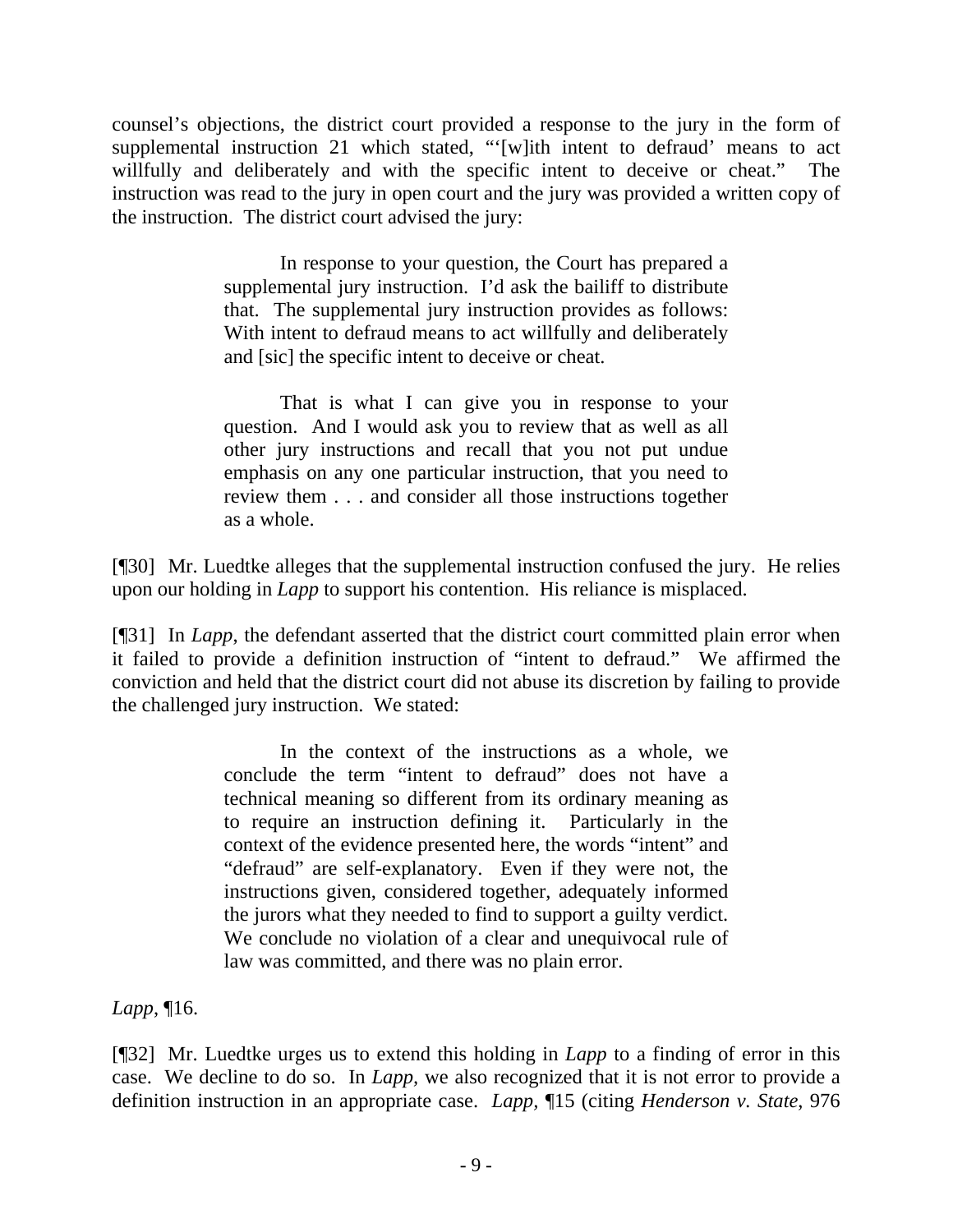P.2d 203, 208-209 (Wyo. 1999); *Broom v. State*, 695 P.2d 640, 644-645 (Wyo. 1985) (Rose, J., dissenting)). The language of the supplemental instruction challenged by Mr. Luedtke is identical to instructions provided in *Cronin v. State*, 678 P.2d 370, 371 (Wyo. 1984) and *Broom*. We found no error relating to the instruction in those cases.

[¶33] In *Lapp,* we reiterated that "the decision to give or refuse an instruction on the definition of a term used in describing an element of an offense was within the latitude afforded to the district court to tailor the instructions to the circumstances of the case." *Lapp*,  $\P$ 11. In this case, the discussion regarding the need for a supplemental jury instruction was prompted by a question from the jury. The district court met with counsel to discuss the appropriate response. The district court considered several responses including defense counsel's suggestion that no additional instruction be provided. Ultimately, the district court chose an instruction identical to one given in *Cronin.* While the district court was not required to provide the supplemental instruction, it was not prohibited from doing so. We find no abuse of discretion in the district court's decision to respond to the jury's inquiry by giving the supplemental instruction.

[¶34] Mr. Luedtke also contends that the supplemental instruction confused the jury because it overlapped other instructions or intruded upon the instructions previously agreed upon and given. Specifically, Mr. Luedtke claims that the supplemental instruction infringed upon the definition of intent provided by instruction  $19.<sup>2</sup>$  $19.<sup>2</sup>$  $19.<sup>2</sup>$  We disagree.

[¶35] The supplemental instruction provides a definition of "intent to defraud" that is not contained in instruction 19 or elsewhere in the jury instructions. The instruction does not conflict with any other instruction. The jury was specifically reminded by the district court that they must continue to review and apply the "instructions together as a whole." Based upon the foregoing, we are unable to find any prejudicial error to Mr. Luedtke predicated upon the supplemental instruction provided to the jury.

<span id="page-10-0"></span>  $<sup>2</sup>$  Jury instruction 19 stated:</sup>

The intent of a person with the knowledge that a person possesses at any given time may not ordinarily be proved directly because there is no way of directly scrutinizing the workings of the human mind. In determining the issue of what a person knew or what a person intended at a particular time, you may consider statements made or acts done or omitted by that person and all other facts and circumstances received in evidence which may aid in your determination of that persons [sic] knowledge or intent. You may infer, but you are certainly not required to infer, that a person intends a natural and probable consequences [sic] of acts knowingly done or knowingly omitted. It is entirely up to you, however, to decide what facts to find from the evidence received during this trial.